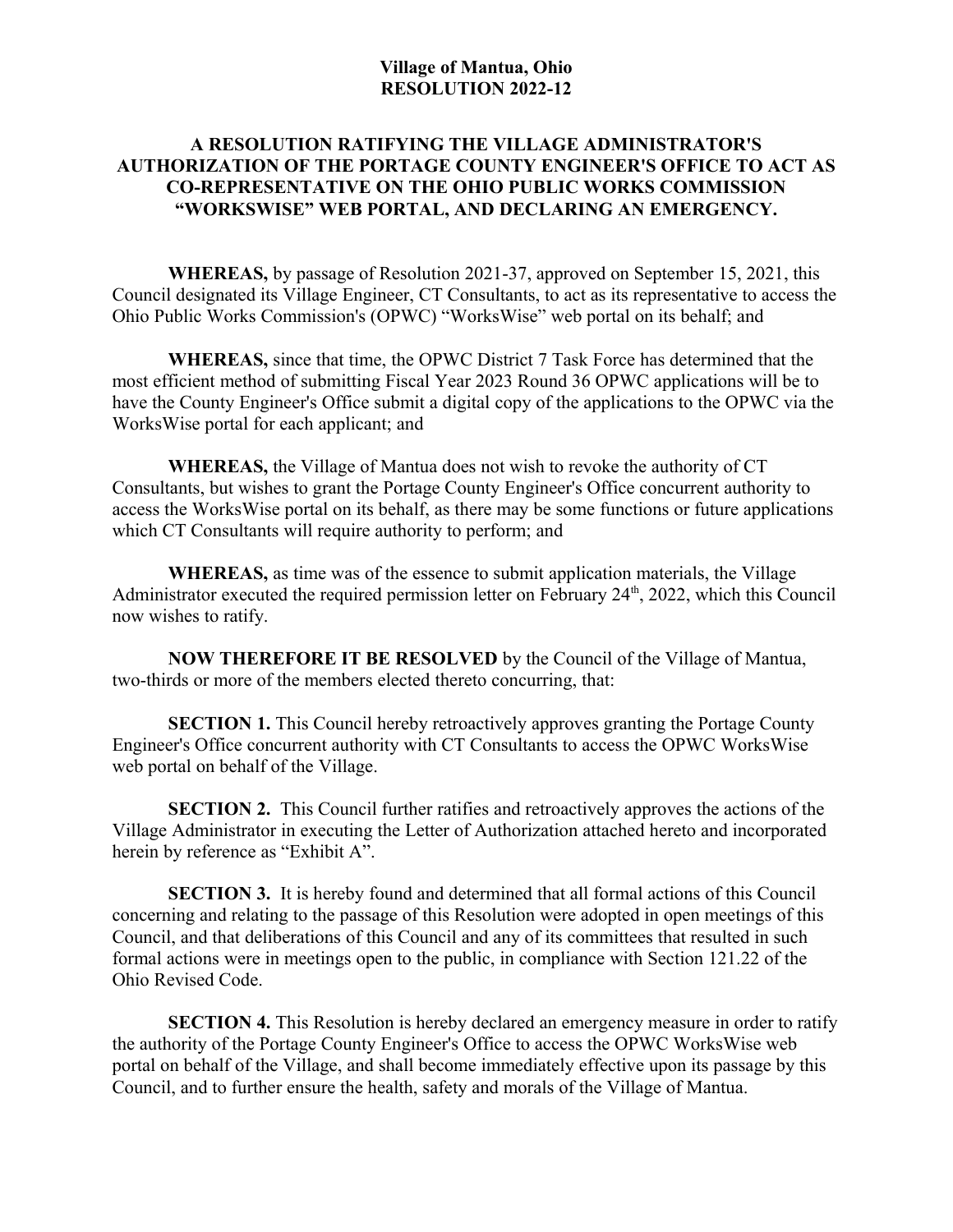## **Village of Mantua, Ohio RESOLUTION 2022-12**

**PASSED IN COUNCIL** this 15th day of March, 2022.

ATTEST:

Linda Clark, Mayor Teresa Criblez, Fiscal Officer

I hereby certify the above Resolution was posted at the five (5) public notice locations in the Village of Mantua, Ohio on the \_\_\_\_\_\_\_ day of March, 2022.

 $\mathcal{L}_\text{max}$  , and the contribution of the contribution of the contribution of the contribution of the contribution of the contribution of the contribution of the contribution of the contribution of the contribution of t

Approved as to Legal Form:

Teresa Criblez, Fiscal Officer

Michele Stuck, Solicitor